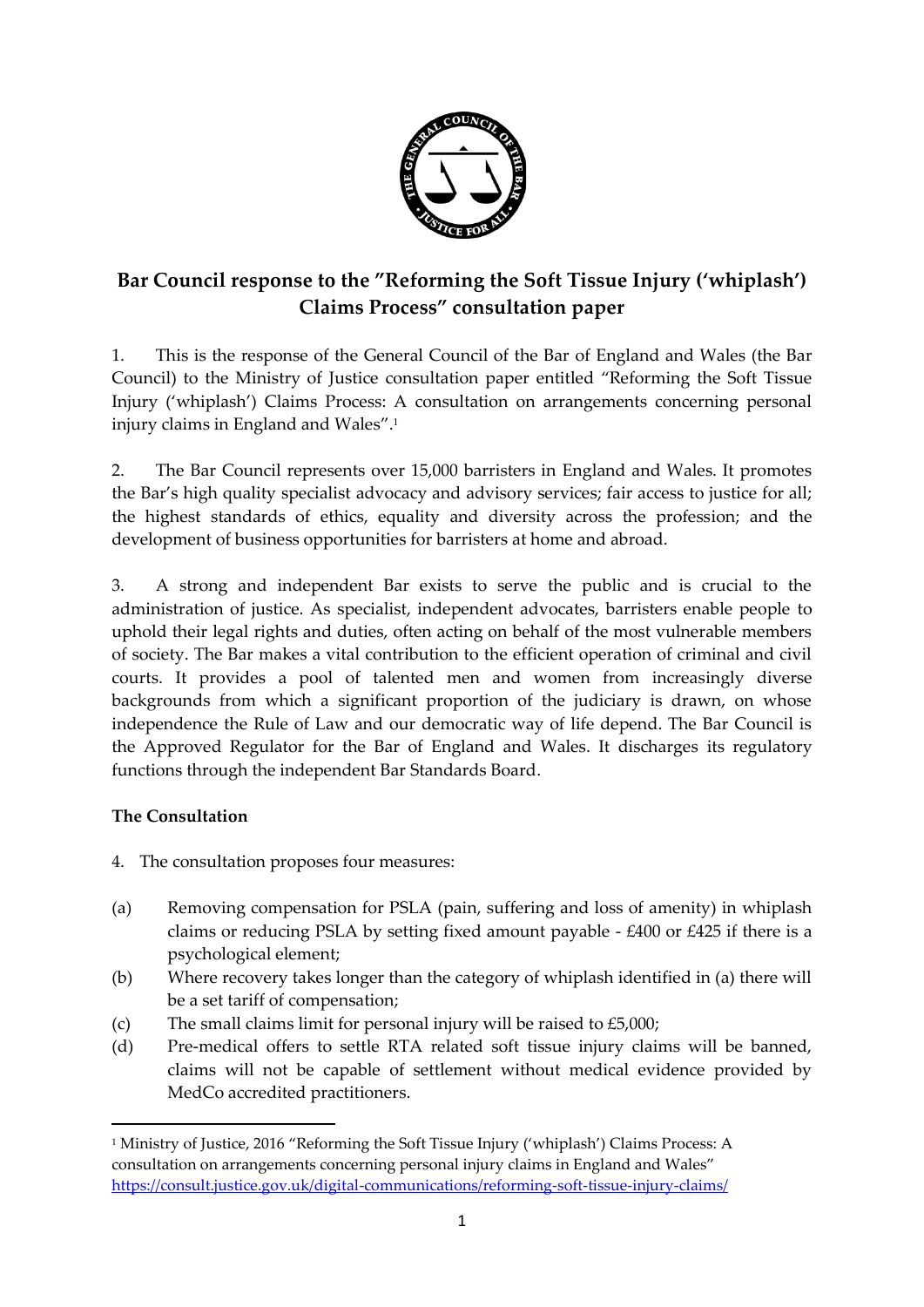5. Measures (a), (b), and (d) will require primary legislation. Measures to increase the small claims limit can be implemented by changes to the CPR, presumably though the Civil Procedure Rules Committee.

6. A consultation period of only six weeks, including the Christmas period, is extraordinarily short given the breadth of matters set out.

7. Personal injury claims, including 'whiplash' and RTA (road traffic accident) claims, have been the subject of significant reform in recent years, including the introduction of the portal, fixed fees on the fast track, QUOCS (qualified one way costs shifting), the abolition of the recoverability of success fees and ATE (after the event insurance) premiums, and reform to medical experts' reports and fees. These reforms reduce the cost of litigation and assist in combating fraudulent and exaggerated claims.

8. The abolition of recoverability of success fees and ATE through LASPO (Legal Aid Sentencing and Punishment of Offenders Act) gave claimants 'skin in the game' i.e. they faced potential costs' liabilities in bringing personal injury claims. This reform, plus the potential loss of the "QUOCS" shield, are a significant deterrent to fraudulent claims.

9. Courts now have a number of sanctions they can use to censure and deter claimants who make exaggerated or fraudulent claims: claimants losing QUOCS protection under CPR 44.16(1) where there is evidence of fundamental dishonesty; control of experts' fees under the MedCo Portal pursuant to CPR 45.29(2A); and the implementation of s.57 of the Criminal Justice and Courts Act 2015. The Bar Council agrees with the Personal Injuries Bar Association (PIBA) (Question 28 of the consultation; paragraphs 178-179 of the PIBA response) that measures are now in place to combat fraudulent claims and these should be allowed to 'bed down'.

10. The current consultation is inconsistent with and to some extent undermines many of the reforms of recent years. It is hard to understand or find credible evidence to support the government's main assertion that the reform proposals set out in this consultation paper will lead to a reduction in the number of exaggerated or fraudulent claims. While the government may be right that this is a legitimate aim, it is not one which is likely to be achieved through these measures which are much more likely to have a significant detrimental and discriminatory effect on personal injury victims.

# **11. Specific Issues**

# Option 1: The removal of PSLA for all minor RTA soft tissue claims (Question 5)

(1) The proposed removal of an award for pain, suffering, and loss of amenity from minor road traffic accident claims is wrong in principle. The Bar Council agrees with PIBA at paragraphs 31-36 of their response. The right of victims of tort to sue those who have injured them is a "bedrock" of civil litigation. PIBA indicates that the removal of the right to recover general damages is potentially a breach of the Claimant's Article 6 or A1P1 rights. Both PIBA and the Bar Council question to what extent the abolition of the right to claim such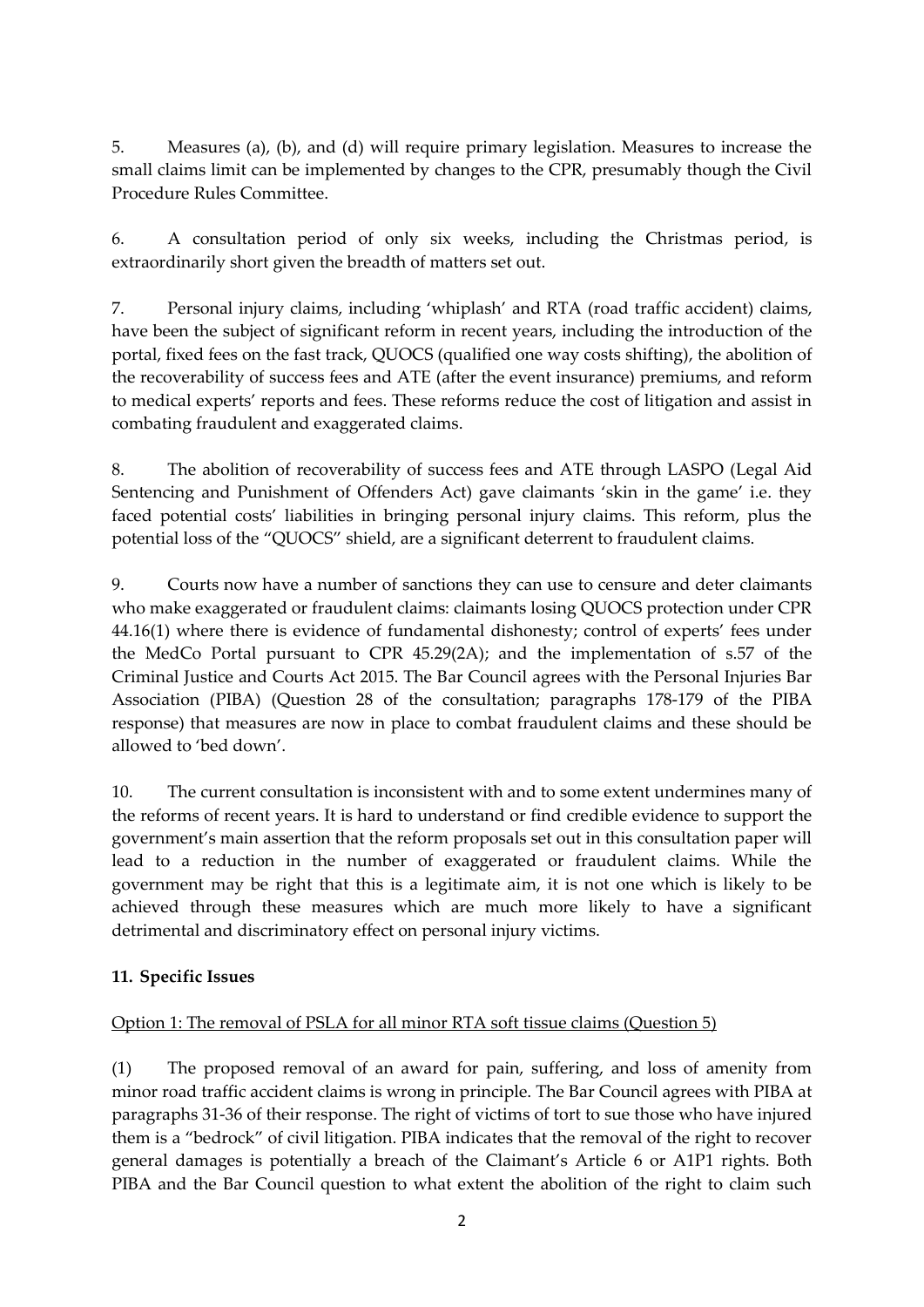damages in pursuit of the aim of reducing the number of fraudulent claims is either legitimate or proportionate.

### Option 2: the introduction of a fixed sum (Questions  $6 \& 7$ )

(2) In the alternative to Option 1, the government proposes a fixed sum for minor RTA related soft tissue injury for up to six months of £400 or £425 if the claim includes a claim for psychiatric injury. BC agrees with and commends the analysis and research set out by PIBA at paragraphs 73-81 of their response. The proposed awards are far too low and offend against the principle of full compensation in personal injury claims that has been established law since 1880. However, the BC also agrees with PIBA that the introduction of fixed-sum compensation is wrong in principle: (1) awards for General Damages are made by the judiciary with the assistance of advocates; (2) judicial decisions inform the Judicial College Guidelines for the Assessment of General Damages (now in its 13th Edition); (3) the introduction of a fixed sum, even at the lower ends of the scale of damages awards, introduces a novel fetter on what would otherwise be a decision based on the exercise of judicial discretion; (4) a fixed sum would be arbitrary and not take into account the potential range of symptoms and factors that would ordinarily be relevant to the assessment of pain, suffering and loss of amenity; (5) the introduction of a fixed sum would not have any obvious impact on reducing fraudulent claims.

### The introduction of a tariff system (Question 11)

(3) The government proposes a tariff for RTA related soft tissue injury claims from £400 (0-6 months) to £3,500 (19-24 months) with a slightly higher tariff for claims which include a psychological injury. The Bar Council agrees with PIBA that a tariff is wrong in principle for the same reasons set out by PIBA at paragraphs 53-72 of their response: that there is no evidence to support the suggestion that a tariff system will protect insurers and the public against exaggerated and fraudulent claims; current awards for general damages, set by the judiciary, are balanced and reasonable; the current system works well as evidenced by the very high number of cases which settle without either court proceedings or judicial assessment; and the introduction of a tariff will not prevent disputes but simply change the basis upon which the parties argue about the level of compensation without the final arbiter being able to take into account all the circumstances of the case, providing for a wholly arbitrary and artificial process. The Bar Council draws attention to PIBA's particular expertise in relation to the assessment of the value of awards for general damages as set out at paragraphs 94-116 of their response. The Bar Council notes PIBA's comparative analysis of award from 0-3 months to 10-12 months and its alternative figures for a tariff ranging from £1,100 to £3,000 for such cases. The Bar Council agrees with PIBA that this analysis itself shows how far the arbitrary nature of a tariff does considerable damage to the principle of achieving full compensation for personal injury victims and highlights the disconcerting and casual approach to actuarial rigour evident in the Government's consultation.

### Raising the Small Claims Limit (Question 13).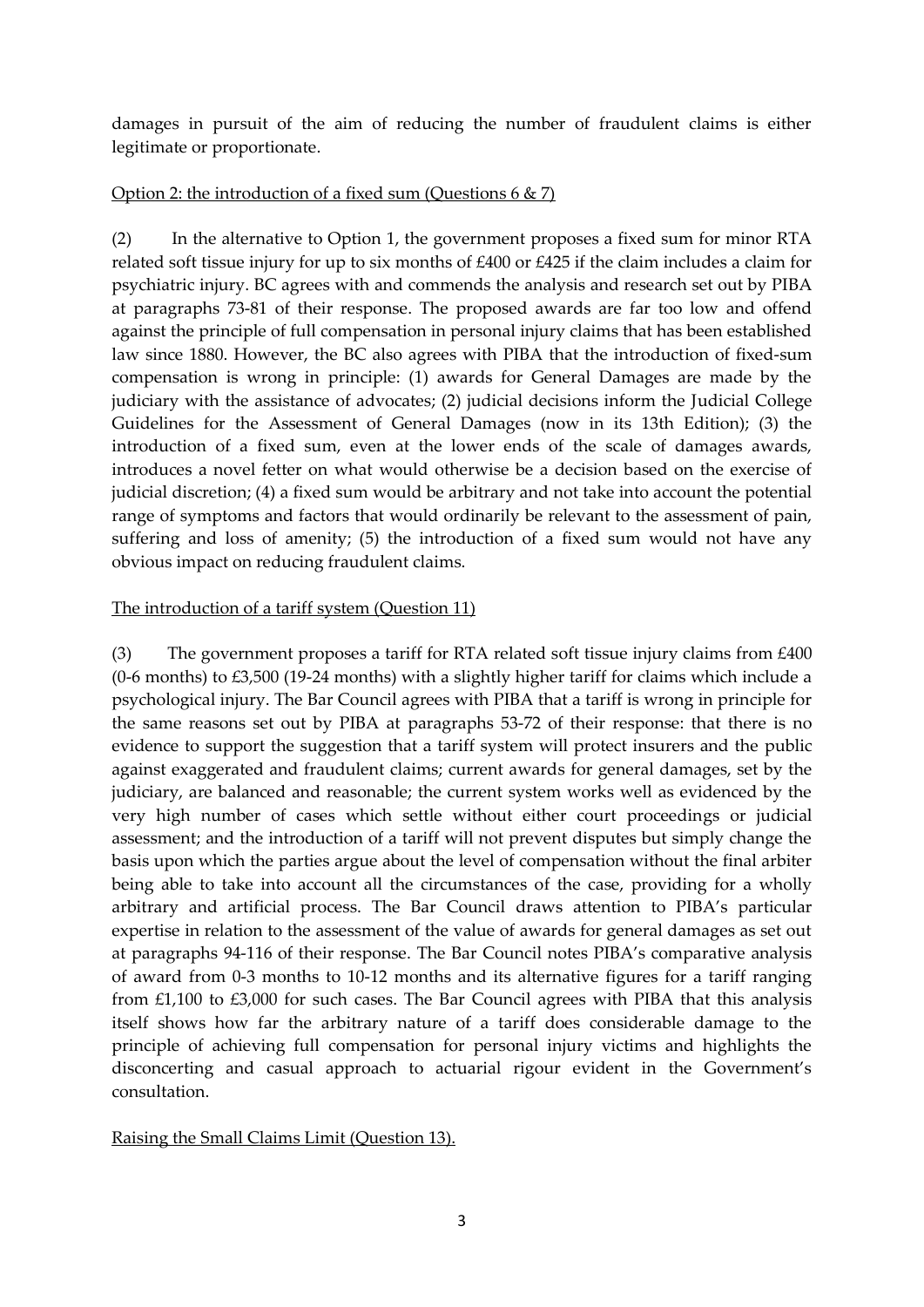(4) The Bar Council agrees with PIBA that there is no apparent reason to raise the small claims limit if the Government's proposed tariff comes into force. If there is to be an increase in the small claims track such an increase should be limited to  $£3,000$  for all personal injury claims, coinciding with a fixed tariff for soft tissue road traffic claims up to £3,000. If the small claims limit is to increase to £5,000 it should be limited to road traffic claims only. See paragraphs 119-121 of the PIBA response.

(5) The Bar Council agrees with PIBA wholeheartedly on "the need for all litigants to have access to independent legal advice and representation to ensure they are on an equal footing with legally represented and well-financed insurance companies" (paragraph 158 of the PIBA response).

(6) Both PIBA and the Bar Council have considerable concerns about the effects of any increase on the small claims limit, in particular:

- (a) an inevitable increase in the number of litigants in person;
- (b) unrepresented clients having to deal with matters of procedure, including obtaining and paying for medical records and instructing and paying for medical and other experts;
- (c) unrepresented litigants dealing with complex areas of law including causation, valuation of damages, contributory negligence, joint and several liability, assessment of prospects of success on liability; but with limited sources of assistance and information being available for those unrepresented litigants;
- (d) inequality of arms between a litigant in person and a well-resourced insurance company;
- (e) the discriminatory impact on unrepresented litigants with disabilities or for whom English is not their first language;
- (f) an increase of the small claims limit to £5,000 for personal injury would include a wide range of serious injuries, including permanent scarring and injuries requiring surgery (see paragraph 127 of the PIBA response).

(7) Like PIBA, the Bar Council is far from convinced that any benefit to be had by increasing the small claims limit outweighs the very considerable detriments identified in paragraphs 11(5) and 11(6) above. Any increase in the small claims limit is bound to put increasing strain on the civil justice system. As noted at the outset, this consultation paper falls to be considered against the background of a wide and radical reform of the personal injury sector over the last five years. These reforms should be given further time before more fundamental change is ushered in; such a change would be unlikely to achieve the government's stated aim and would be to the huge detriment of many personal injury victims who would be left without legal representation as a consequence.

(8) The Bar Council agrees with PIBA that it is not appropriate to consider raising the small claims limit beyond £5,000. (Question 14).

**Bar Council 6 January 2017**